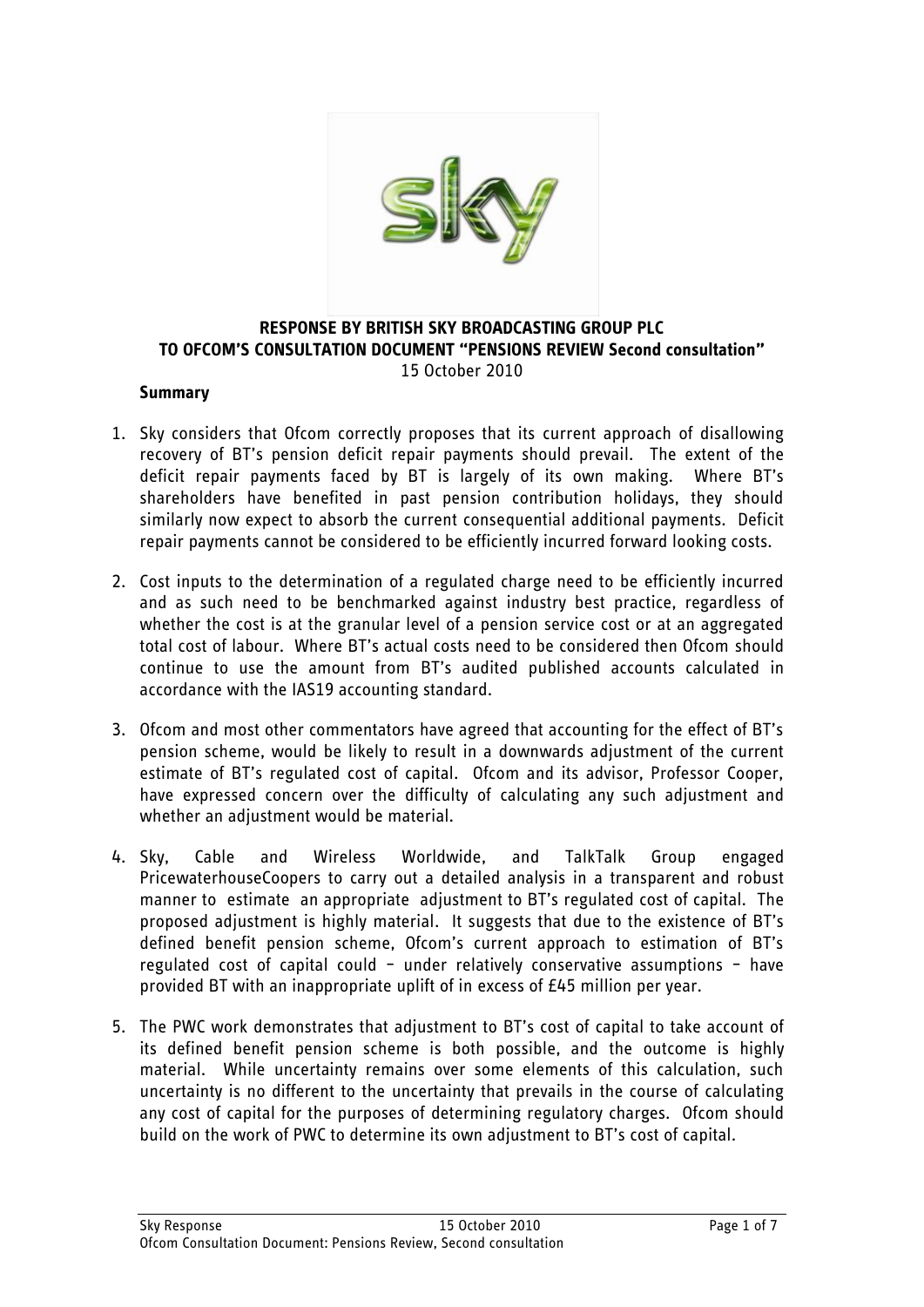- 6. Ofcom has asserted that were it to make such an adjustment to BT"s regulated cost of capital, for consistency it would need to re-examine the use of IAS 19 for determining current pension service costs. There is no basis behind this assertion: the IAS 19 accounting standard is intended to *exclude* investment risk and therefore is *more*  consistent with an adjusted cost of capital than an unadjusted one.
- 7. Ofcom has undertaken its consideration of the issues within three broad areas, being:
	- Deficit repair payments:
	- Ongoing service costs; and
	- Cost of capital.

Our submission follows the above structure. We have refrained from repeating all our arguments provided in our earlier response.

## **SECTION 1. Deficit repair payments**

- 1.1 The pension deficit BT now faces is largely of its own making. Historically, BT has a) chosen to underfund the growing deficit; b) taken contribution holidays; and c) perpetuated inefficient employment and associated pension practices that have compounded its pension liabilities. Concurrent to shareholders banking the benefits of making reduced or no contributions, the price of regulated services has continued to include the full accounting contribution to servicing the pension liability. For customers of regulated products to pay a deficit repair surcharge now, on top of contributions made through historic pricing, would amount to a massive transfer of wealth to BT"s shareholders which would be both inequitable and inappropriate. Such a transfer would not occur in a competitive market.
- 1.2 Ofcom concludes its consideration of this particular matter with the view that:

*"…our recommendation for the treatment of deficit repair payments is to maintain the status quo, and not to allow them to be recovered from regulated charges." 1*

Sky concurs with this view.

<u>.</u>

1.3 In its first consultation, Ofcom proposed six principles of cost recovery against which to assess the treatment of pension deficit payments. Sky noted that *"not only is it appropriate to assess …. against these principles, it is incumbent on Ofcom to do so"*2*.* We commented on each of the principles in detail in Annex 6 of our previous submission and concluded that:

"… *five of the six principles for cost recovery point unambiguously to the costs being borne by BT, and none of the principles points towards the costs being recovered via charges for regulated services."<sup>3</sup>*

<sup>1</sup> Ofcom, Pensions Review: Second consultation, 23 July 2010, paragraph 3.111

<sup>2</sup> Sky, Response to Ofcom Pensions Review Consultation, 1 December 2009, paragraph 2.17

<sup>3</sup> Sky consultation response December 2009, paragraph 2.20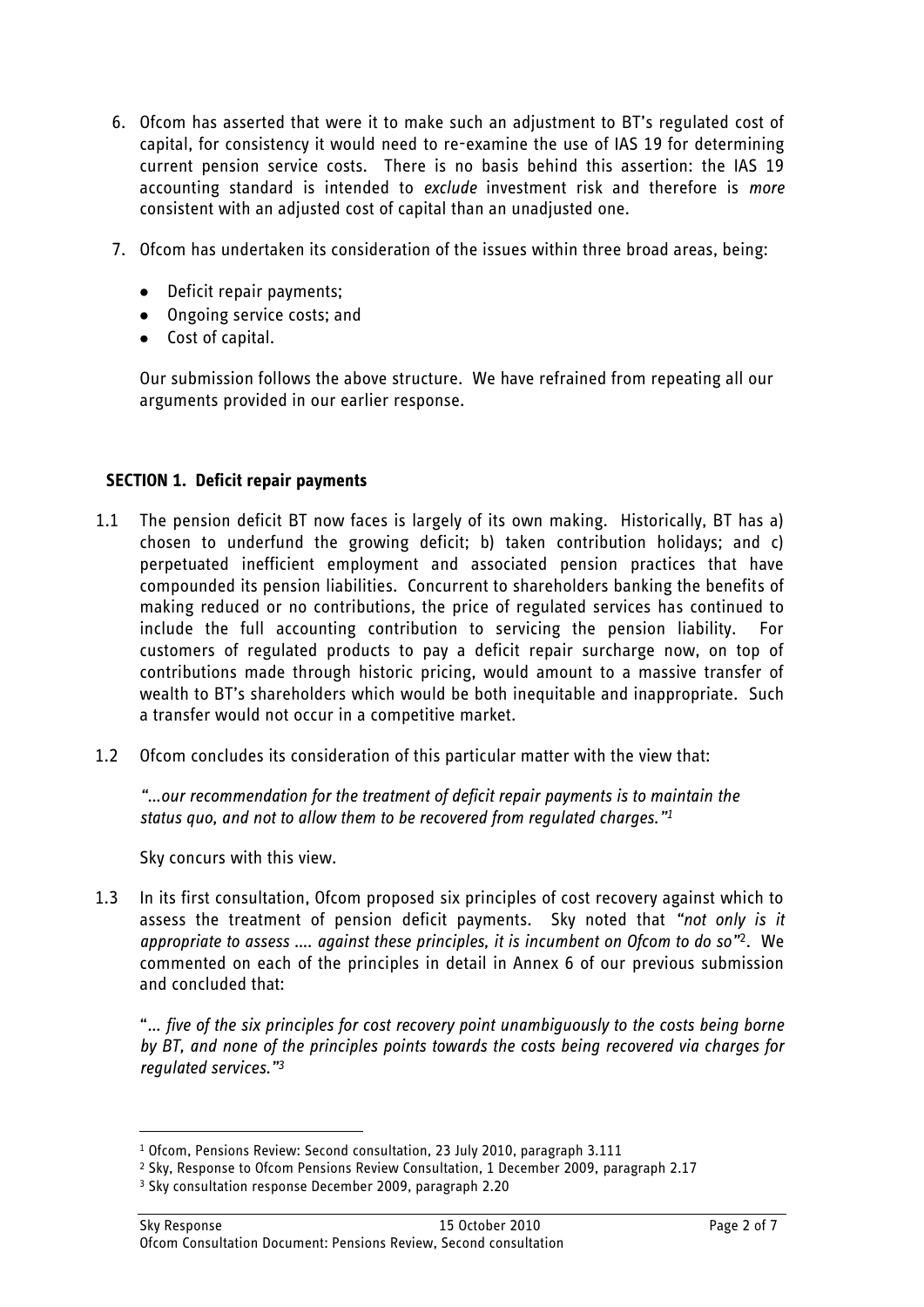- 1.4 The application of these principles provides no support for the recovery of pension deficit repair via regulated charges for BT"s services. It is best practice in telecommunications regulation to determine regulated charges using forward-looking estimates of efficiently incurred costs. Based on generally accepted economic theory, such charges enable incumbents to recover all relevant efficiently incurred costs, encourage efficient investment, provide appropriate market entry signals, and protect consumers from excessive prices. BT"s pension deficit repair payments are not forward-looking efficient costs.
- 1.5 Additionally, Ofcom stressed the importance of adhering to the principle of regulatory consistency. In this situation we would concur and just as importantly suggest that the actions of BT need to be similarly consistent. Where BT"s shareholders have benefited in past pension contribution holidays, they should similarly now expect to absorb the current consequential additional payments.

### **SECTION 2. Ongoing service costs**

- 2.1 When Ofcom is tasked with setting a charge control, it does so with the requirement to consider "*the efficiently incurred costs of providing a relevant regulated product or service*" <sup>4</sup>. As Sky and other commentators have pointed out, BT as an organisation, and defined benefit pension schemes as a specific case in point, cannot be considered benchmarks for either an efficient organisation or practice. As such, BT"s actual annual pension costs, and how they may be reflected in the determination of a charge control, are of minor importance compared with the necessary approach that Ofcom should take to ensure that input costs included in determining regulated prices are demonstrably efficient. Clearly the total cost of labour, including pension costs amongst other labour costs, will need to be benchmarked and if necessary adjusted for efficiency.
- 2.2 In determining the amount of ongoing pension costs that should be included in regulated cost-oriented charges, Sky supports Ofcom"s current approach of using BT"s published and audited accounting costs, calculated in accordance with the IAS19 accounting standard. We note that Ofcom, after in-depth consideration and extensive consultation, has determined that it should continue with this approach.
- 2.3 There is no sound case for Ofcom to adopt a different basis for calculating ongoing pension costs. No new approach to the discount rate need be toyed with. IAS19 clearly spells out the approach and reasoning to the selection of a discount rate and as such, provides clarity, transparency and consistency, as Sky noted in our last submission<sup>5</sup>. Certainly for Ofcom to try and determine some bespoke rate would be overly complicated, require a disproportionate effort on its part and on the part of the industry in reviewing and confirming each decision, and would invariably lead to less transparency.
- 2.4 The third option proposed for consideration by Ofcom, was to take the annual cash contribution that BT made towards it pension costs, as the annual service cost. Using

<u>.</u>

<sup>4</sup> Ofcom 2nd consultation 2010, paragraph 2.2

<sup>5</sup> Sky consultation response December 2009, paragraph 3.4 – 3.11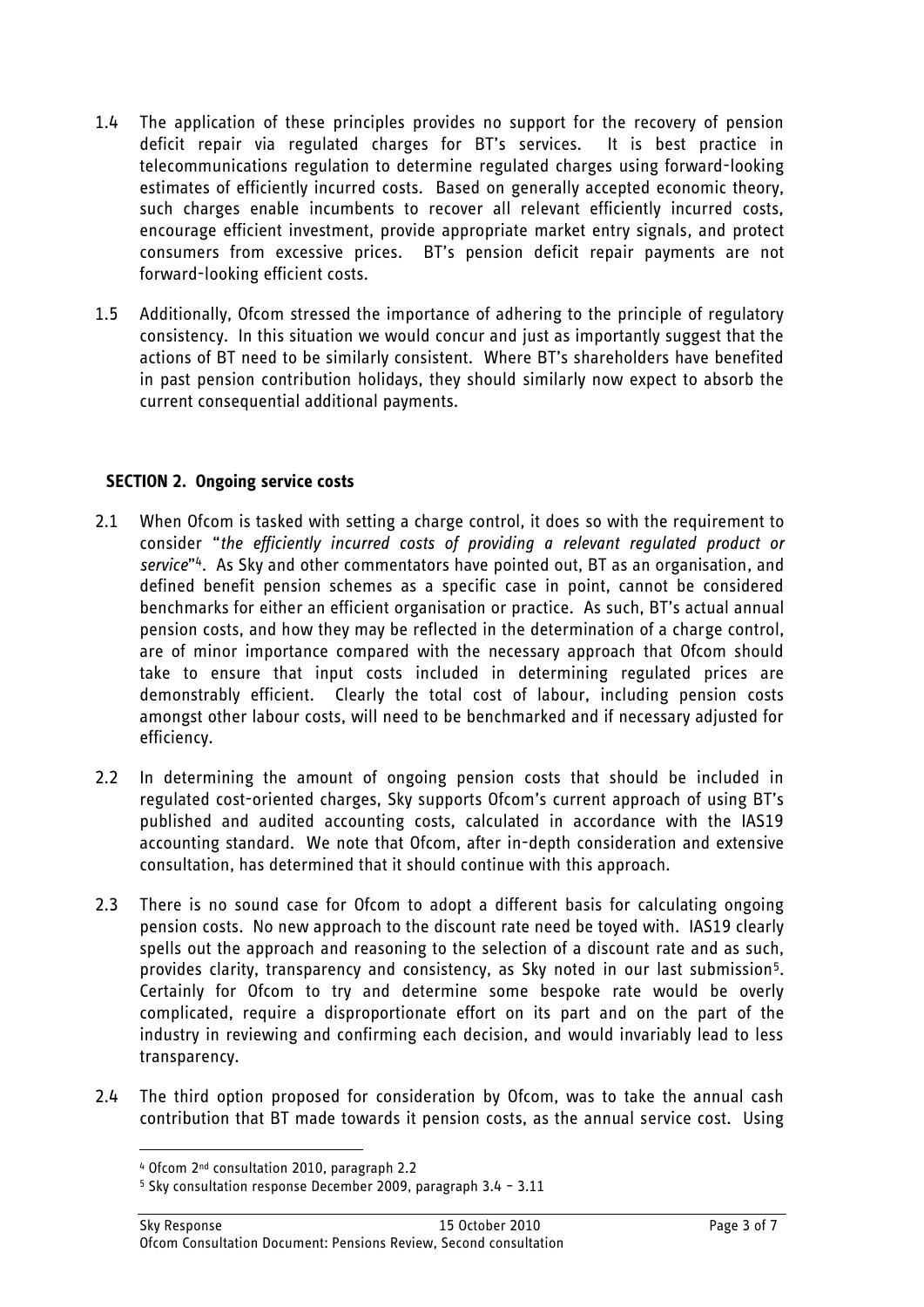BT"s annual cash contribution leaves Ofcom open to being gamed by BT as this amount is an outcome of a complex and non-transparent negotiation between BT and the pension trustees. Additionally, as Ofcom notes: when Ofcom "…*undertakes charge controls ….[it] does not use a cash based approach* (being a function of the duties that Ofcom is bound by)"6. There is no basis for changing the approach now, particularly not to a process which would require considerably more regulatory intervention on the part of Ofcom.

# **SECTION 3. Cost of capital**

- 3.1 The question under consideration here is whether Ofcom should continue with its current practice of estimating the cost of capital based on unadjusted market data or make some downward adjustment to recognise the impact of BT"s large defined benefit pension scheme.
- 3.2 Ofcom concludes its assessment of this matter with the proposal to maintain the status quo and make no adjustment to its cost of capital estimates. It then notes that it may review its proposal "*if compelling evidence emerged*". <sup>7</sup>
- 3.3 Sky, Cable and Wireless Worldwide and TalkTalk Group engaged PricwaterhouseCoopers (PWC) to undertake a detail assessment and development of a best estimate of the overall adjustment that Ofcom could apply to BT Group"s beta to account for pension risk. The PWC Report is attached to this response. Sky considers that the detailed, transparent and robust approach provided by the PWC Report demonstrates that it is possible to calculate this adjustment, and that this provides the "compelling evidence" sought by Ofcom to justify a review of its proposal to maintain the status quo.
- 3.4 Ofcom appears to have reached its conclusion based on a number of determinations, each of which we address below. They are:
	- i. Ofcom would need to exercise a high degree of regulatory judgement: Ofcom often exercises a high degree of regulatory judgement. It is the function of regulators to do so. To do nothing, in the face of a general agreement as to the correct nature of the action to be taken – namely an adjustment of the regulated cost of capital - is an abrogation of Ofcom"s regulatory responsibility. As PWC notes:

*"… we consider that regulators make judgements on a range of factors in setting charge controls. Indeed, the calculation of the cost of capital itself inevitably involves some exercise of regulatory judgement, and hence some element of subjectivity. Both Professor Cooper and Ofcom accept the case for a pension adjustment in principle – in these circumstances making no adjustment would appear to be less robust than applying the best available estimate of the adjustment, however uncertain such an estimate may be." 8*

<u>.</u>

<sup>6</sup> Ofcom 2nd consultation 2010, paragraph 4.12

<sup>7</sup> Ofcom 2nd consultation 2010, paragraph 5.46

<sup>8</sup> PricewaterhouseCoopers, Ofcom"s Pension Review: Adjusting BT"s beta to account for pension risk, October 2010, paragraph 157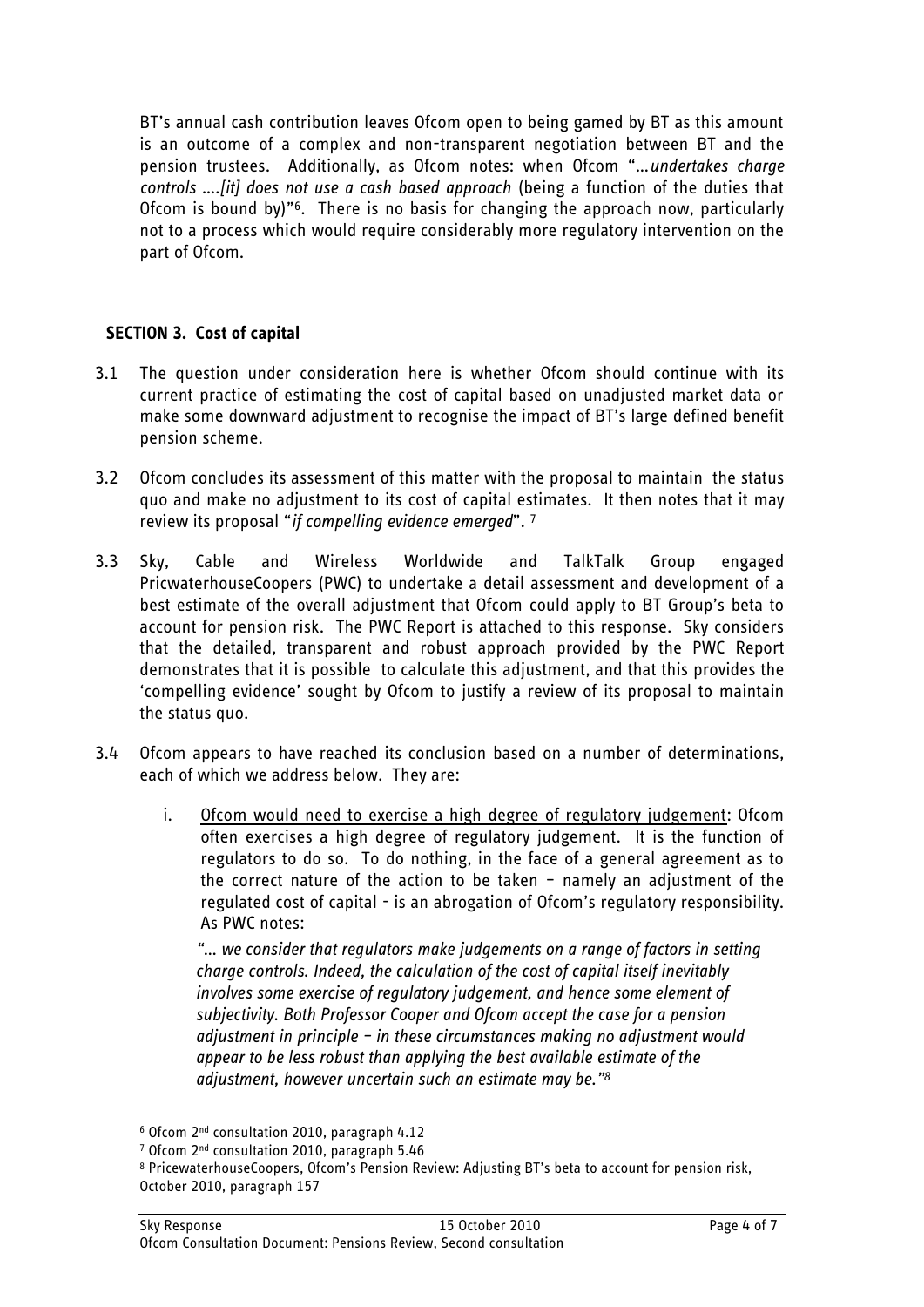ii. Estimating the adjustment would be difficult and uncertain: As stated above, Sky, C&W and TTG engaged PWC to work through the detail of developing the necessary adjustment to the BT weighted average cost of capital (WACC). While the task might be challenging, it is certainly surmountable for Ofcom. PWC notes in several places in its report where Ofcom, with its information gathering powers, will have the added benefit of being able to obtain the actual input values that PWC had to estimate or deduce based upon published information. On the matter of uncertainty, PWC notes:

"…*there is no more uncertainty in the estimation of βPA than for other cost of capital estimates.*" 9

- iii. Need for consistency over time: Regulatory consistency over time is an important consideration. However, where previous regulatory determinations have been found to have been made in error it would be justifiable and appropriate for Ofcom to depart from previous practice. The alternative, to continue to perpetuate the error would deliver certain consumer harm (namely the over-pricing of regulated services). Sky considers in these circumstances, the appropriate regulatory response must be to implement change going forward, particularly where the appropriate course of that correction (a downwards adjustment) appears to have been recognised by all, including by Ofcom.
- iv. Need for consistency between related actions: Ofcom and their advisor, Professor Cooper, suggest that any adjustment to the cost of capital to remove pension risk would require a "consistent" approach to the determining of ongoing service costs and deficit repair payments<sup>10</sup>. Sky considers that if there is any link between these actions, it in fact runs the other way: an adjusted regulated cost of capital would be *more* consistent with the use of IAS19 for ongoing service costs than the current practice.

We have shown, and Ofcom has agreed, that there are no grounds for considering the inclusion of any form of deficit repair payment in the determination of regulated charges. Therefore, the issue of consistency does not arise in the context of deficit repair payments.

On the matter of ongoing service costs, Ofcom has proposed (and Sky concurs) with the continued use of the amount reported in the BT accounts under IAS19. We note that IAS19 specifies that the discount rate for ongoing costs should reflect the time-value of money but exclude investment risk, i.e., it should be independent of the expected return (investment riskiness) of the pension assets<sup>11</sup>. Hence, to adjust for (by removing) the pension effect in the cost of capital, would in fact be bringing the estimation of the cost of capital more into line with the use of IAS19 for ongoing service costs.

<u>.</u>

<sup>9</sup> PWC October 2010, paragraph 154

<sup>10</sup> Ofcom 2<sup>nd</sup> consultation 2010, paragraph 5.9

<sup>11</sup> IAS19 states: "determine the discount rate by reference to market yields at the balance sheet date on high quality corporate bonds (or, in countries where there is no deep market in such bonds, government bonds) of a currency and term consistent with the currency and term of the post-employment benefit obligations".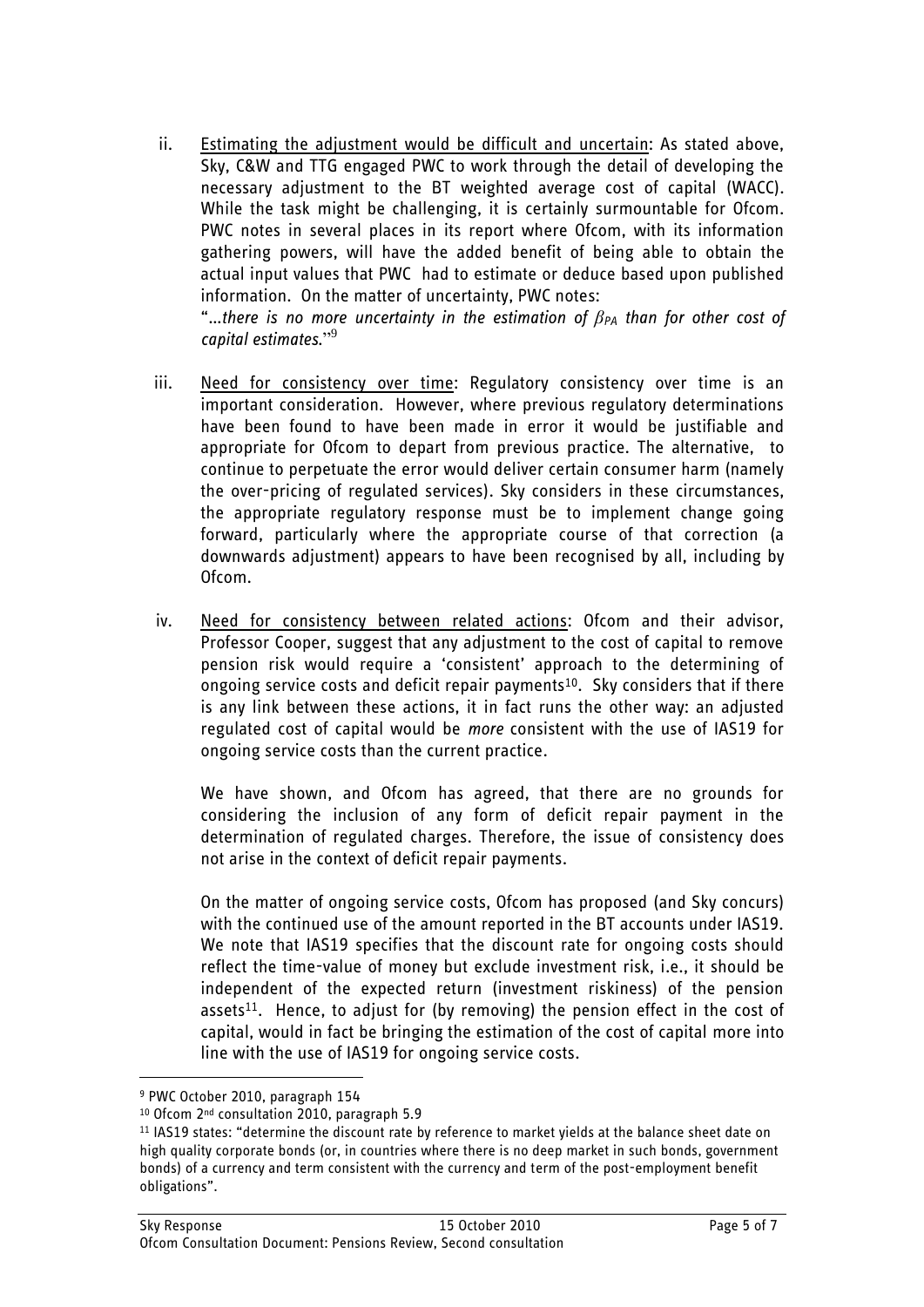- v. Any adjustment would not be material: Sky disagrees and considers that any adjustment would be material. From the calculation below, it can be shown that the proposed small adjustment to BT Group"s beta, to account for pension risk, translates into a very significant reduction of the prices of regulated wholesale products, delivering a material improvement in consumer welfare.
- 3.5 PWC estimates the downward adjustment to BT Group"s asset beta could be within the range 0.18 to 0.2912, and on comparison with other industry betas it would place more weight on the lower end of its range (0.18). This compares to Professor Copper"s assessment of 0.05. Taking an average of Professor Copper"s estimate and the lower PWC estimate, PWC derive an adjustment of approximately 0.113. The PWC Report provides a full explanation as to the basis for this estimate, choices, and supporting argumentation.
- 3.6 PWC goes on to note:

"*We do not consider an adjustment of this size to be immaterial, as it could have a 0.6 percentage point impact on the regulated cost of capital or a 2% impact on regulated prices. (Calculated by doubling Professor Cooper's estimate which is based upon a 0.05 attenuated JMB adjustment)14*"

- 3.7 One view of the impact of such an adjustment, would be to consider a 0.6% reduction on mean capital employed (MCE) by Openreach. For 2010/11, Openreach"s MCE in the provision of core services, was £7.534 billion, as stated in Ofcom"s Statement, *A new pricing framework for Openreach* <sup>15</sup>*.* A 0.6% downwards adjustment to the estimated cost of this capital, amounts to a  $E45$  million reduction per year of input costs to providers of regulated services, and their customers.
- 3.8 Alternatively, it is instructive to consider the impact of a 2% reduction on just one regulated product – copper access circuits for broadband. Working from the most recent report of BT"s KPIs for the first quarter of their financial year 2010/11, such an adjustment would imply that providers of broadband using BT"s network, and their customers, are over-paying in excess of £11 million<sup>16</sup> per vear.
- 3.9 To put this into some sort of context. This annual overpayment on the regulated price for broadband is almost the same as the 50p annual "Landline levy" that the previous government was proposing17. That proposal was almost universally considered by the industry to significant and highly material.

<u>.</u>

<http://www.btplc.com/Sharesandperformance/Quarterlyresults/Financialpresentations/q110KPis.pdf> <sup>17</sup> Line of business statistics, BT KPIs for Q1 2010/11 (Millions): Total Openreach exchange lines 23.962 @ 50p per line per annum = £11.98M

<sup>12</sup> PWC October 2010, paragraph 158

<sup>13</sup> PWC October 2010, paragraph 164

<sup>14</sup> . PWC October 2010, paragraph 165

<sup>15</sup> Ofcom Statement, A new pricing framework for Openreach, 22 May 2009, Table 4.1 <http://stakeholders.ofcom.org.uk/consultations/openreachframework/statement/>

<sup>16</sup> Broadband statistics, BT KPIs for Q1 2010/11 (Millions): BT Retail (SMPF) 5.227, BT Wholesale (SMPF) 8.013, Openreach SMPF 3.519, Openreach MPF 3.387 @ annual regulated costs of SMPF = £15.63 and MPF = £90.46, gives a total SMPF + MPF revenue = £569M,  $2\%$  = £11.38M